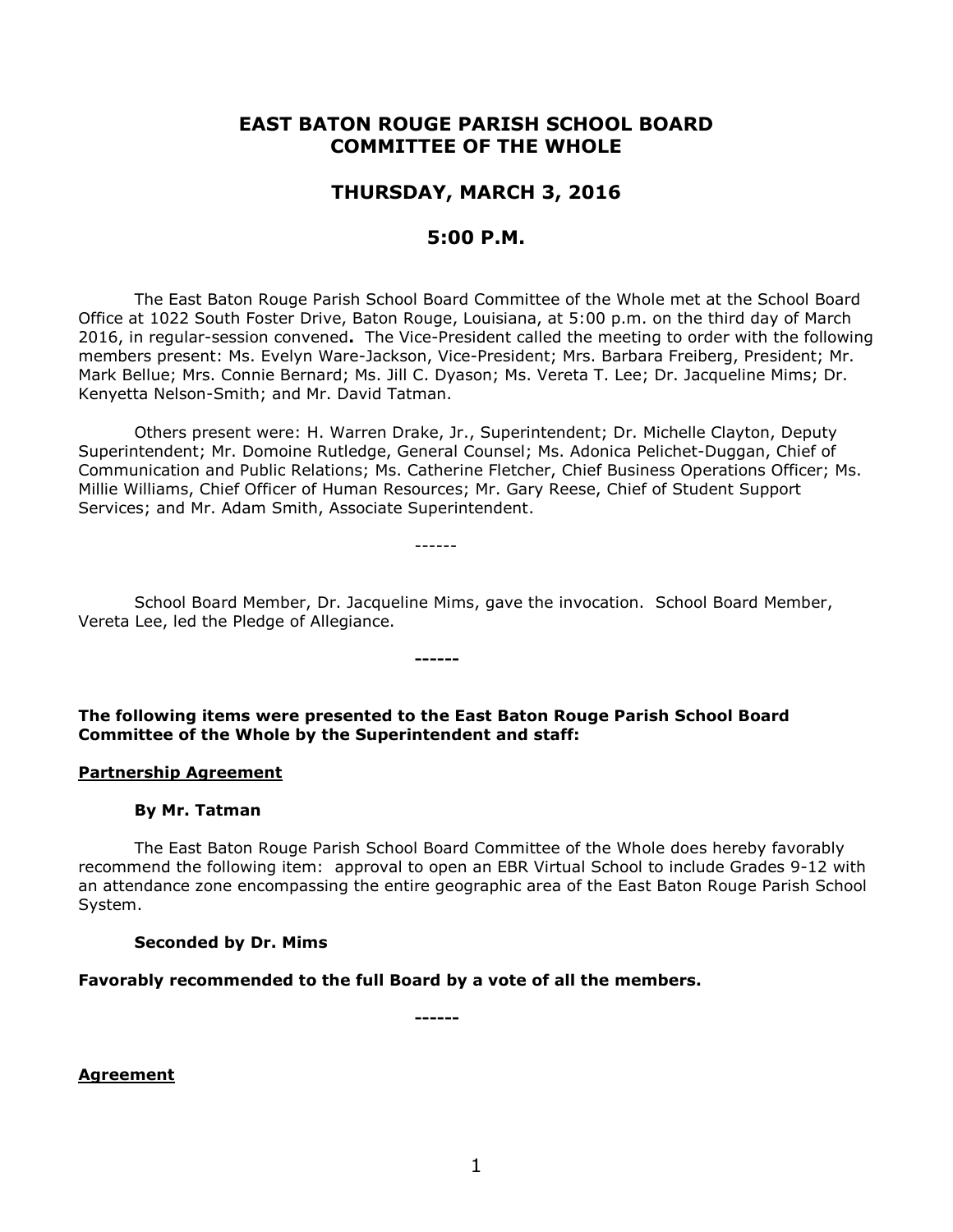#### **By Mrs. Bernard**

The East Baton Rouge Parish School Board Committee of the Whole does hereby favorably recommend the following item: approval of renewal of a community partnership agreement between the East Baton Rouge Parish School Board and YWCA Greater Baton Rouge Early Head Start Program.

### **Seconded by President Freiberg**

**Favorably recommended to the full Board by a vote of all the members.**

**------**

## **Defer Celerity School Louisiana to Purchase and Install Modular Buildings**

### **By President Freiberg**

The East Baton Rouge Parish School Board Committee of the Whole does hereby defer the following item per the request of the Superintendent: approval for Celerity School Louisiana to purchase and install three (3) modular classroom buildings and one (1) modular restroom building at the Lanier Elementary School site and six (6) modular classroom buildings and one (1) modular restroom building at the Dalton Elementary School site for the 2016-2017 school year.

### **Seconded by Dr. Nelson-Smith**

**The motion was approved.**

# **Grants**

### **By Ms. Lee**

The East Baton Rouge Parish School Board Committee of the Whole does hereby favorably recommend the following item: approval of the following grants:

a) Whole Kids Foundation grant and budget for \$2,000.00 to purchase a portable greenhouse, a compost tumbler, and fruit trees at Cedarcrest-Southmoor Elementary School.

**------**

b) Youth Suicide Prevention grant and budget for \$7,353.00 for the development of a district suicide prevention policy, curriculum, and training and professional protocols.

c) Academic Distinction Fund (ADF) MASTER Teachers Math and Science grant and budget for \$17,994.00 to eighteen (18) pre-kindergarten teachers at eleven (11) schools for materials and supplies to improve hands-on instructional strategies in their math and science classrooms.

### **Seconded by Ms. Dyason**

### **Favorably recommended to the full Board by a vote of all the members.**

**------**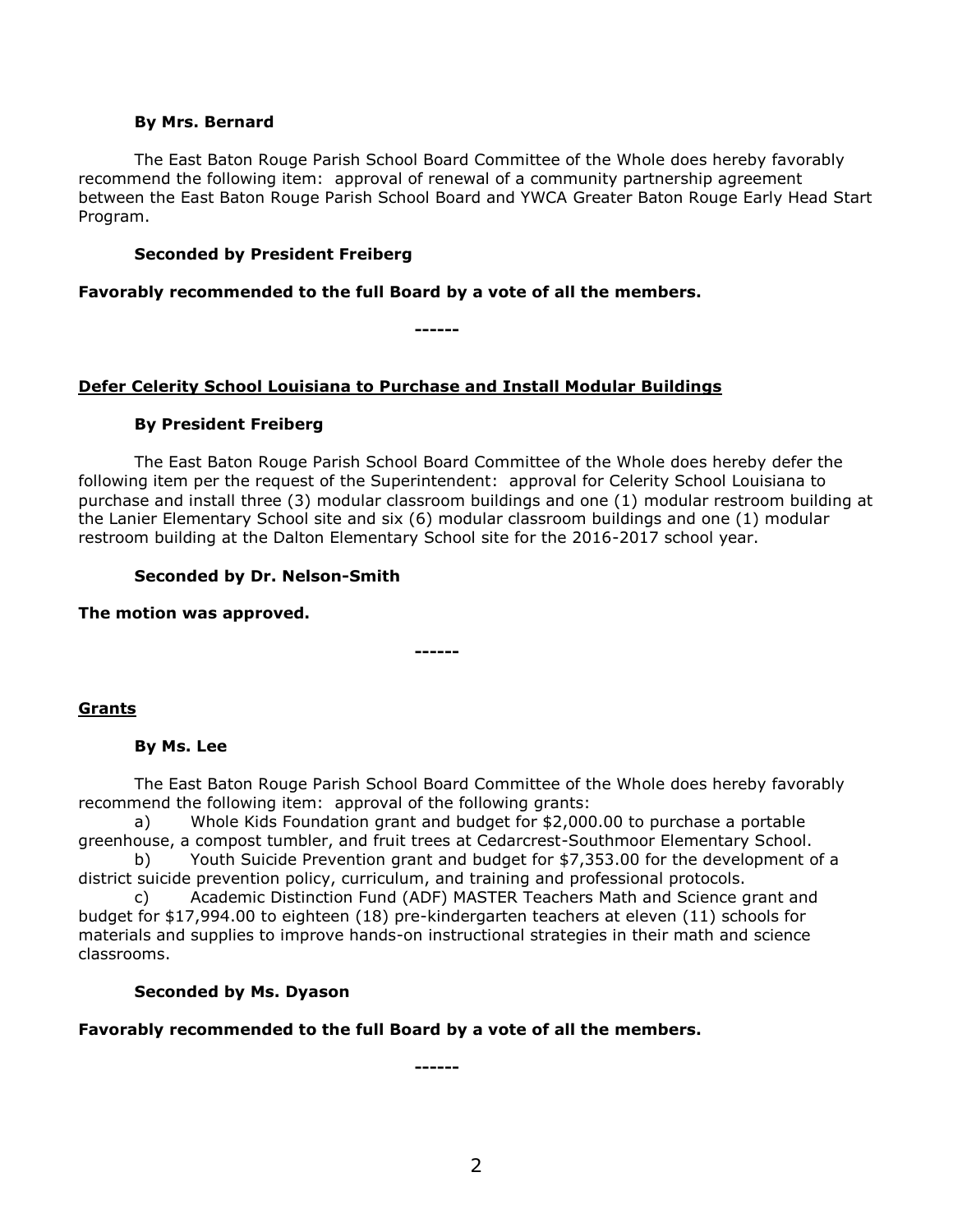#### **Amend Original Contract**

#### **By Mr. Tatman**

The East Baton Rouge Parish School Board Committee of the Whole does hereby favorably recommend the following item: approval to amend the original contract for professional services between the East Baton Rouge Parish School Board and Soliant Health in the amount of \$26,260.00 to provide services to additional visually-impaired students as determined by an IEP. (Funding Source: IDEA Part B).

#### **Seconded by Mrs. Bernard**

#### **Favorably recommended to the full Board by a vote of all the members.**

**------**

### **Defer a Cooperative Endeavor Agreement**

#### **By Mr. Tatman**

The East Baton Rouge Parish School Board Committee of the Whole does hereby defer the following item to the Special School Board meeting immediately following the Committee of the Whole, Thursday, March 3, 2016: authorize Superintendent Warren Drake, along with Board leadership, to finalize and execute a Cooperative Endeavor Agreement and Act of Transfer between the East Baton Rouge Parish School Board and the East Baton Rouge Redevelopment Authority regarding the proposed Career Academy.

### **Seconded by Mrs. Bernard**

#### **The vote on the motion was as follows:**

**Yeas: (9) Mr. Bellue, Mrs. Bernard, Ms. Dyason, President Freiberg, Dr. Mims, Ms. Lee, Dr. Nelson-Smith, , Mr. Tatman, and Vice-President Ware-Jackson**

- **Nays: (0) None**
- **Abstained: (0) None**
- **Absent: (0) None**

**The motion was approved to defer the item to a Special School Board meeting immediately following the Committee of the Whole Thursday, March 3, 2016.**

**------**

#### **Non-Renewal of Lease**

### **By Dr. Mims**